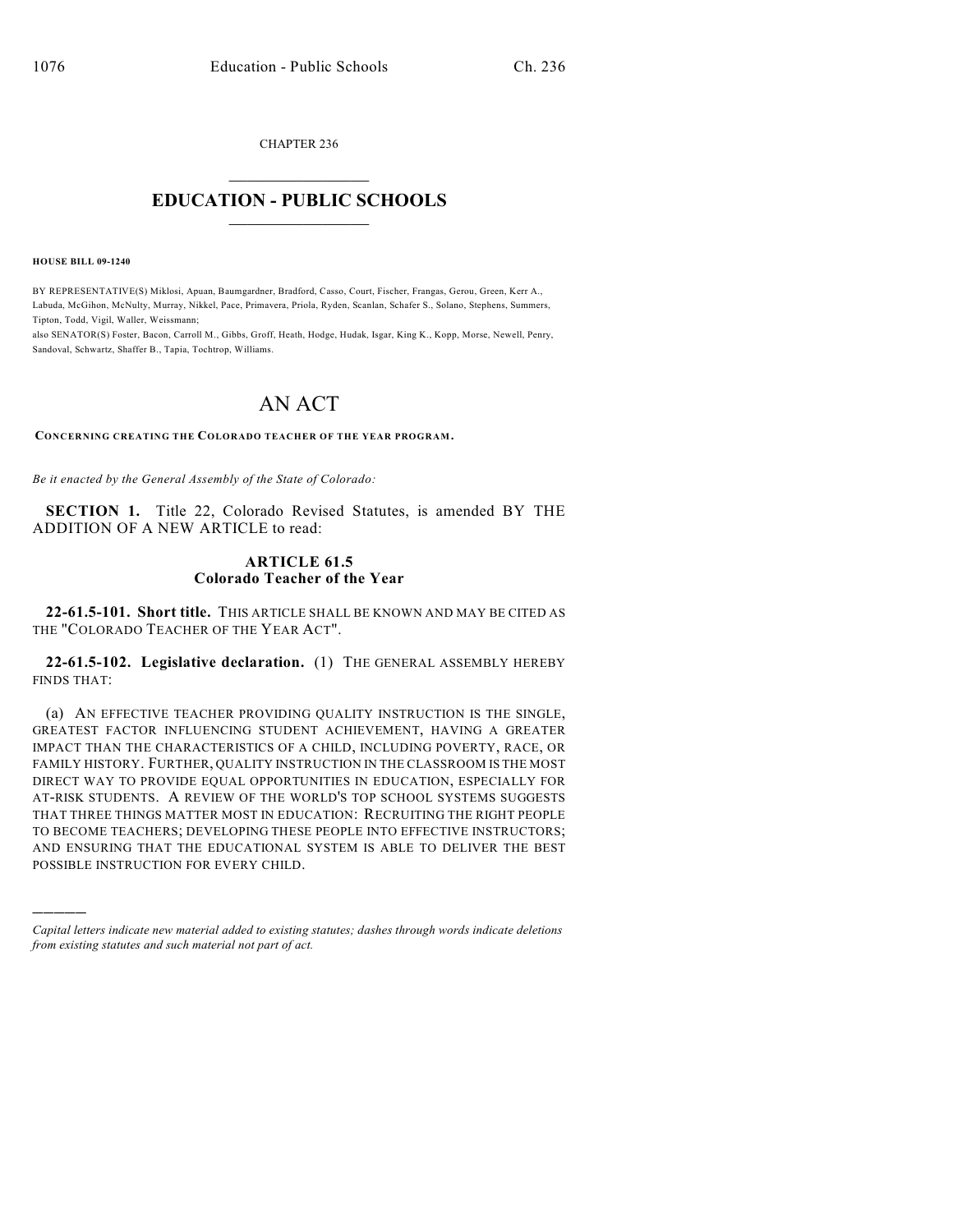(b) THE STATE'S LONG-TERM SUCCESS IN ACHIEVING MANY OF THE EDUCATIONAL GOALS COLORADO HAS IDENTIFIED FOR ITS STUDENTS WILL REQUIRE A FUNDAMENTAL TRANSFORMATION OF THE TEACHING PROFESSION. MAKING A LONG-TERM COMMITMENT TO RESHAPING THE WAY IN WHICH COLORADO ATTRACTS, TRAINS, SUPPORTS, AND RETAINS TEACHERS IS THE BEST WAY TO TACKLE PROBLEMS IN EDUCATION, INCLUDING THE ACHIEVEMENT GAP, HIGH DROPOUT RATES, AND LOW GRADUATION RATES. THIS COMMITMENT WILL REQUIRE NEW PARTNERSHIPS BETWEEN THE GOVERNMENT AND THE PRIVATE SECTOR AND AMONG THE DEPARTMENT OF EDUCATION, THE DEPARTMENT OF HIGHER EDUCATION, SCHOOL DISTRICTS, AND EDUCATIONAL MEMBERSHIP ASSOCIATIONS, AS WELL AS A VARIETY OF OTHER STAKEHOLDERS, INCLUDING, BUT NOT LIMITED TO, ELECTED OFFICIALS, BUSINESS LEADERS, AND COMMUNITY LEADERS THROUGHOUT THE STATE.

(2) THE GENERAL ASSEMBLY THEREFORE DECLARES THAT COLORADO IS COMMITTED TO HONORING THE NOBILITY OF THE TEACHING PROFESSION. ONE OF THE SIMPLEST AND YET MOST PROFOUND WAYS TO SHOW THE STATE'S COMMITMENT TO TEACHING IS FOR COLORADO TO JOIN OTHER STATES THAT HAVE ELEVATED BOTH THE RECOGNITION AND THE ROLE OF THE TEACHER NAMED TEACHER OF THE YEAR AND TO ESTABLISH THE COLORADO TEACHER OF THE YEAR PROGRAM.

**22-61.5-103. Definitions.** AS USED IN THIS ARTICLE, UNLESS THE CONTEXT OTHERWISE REQUIRES:

(1) "AWARD RECIPIENT" MEANS THE TEACHER NAMED COLORADO TEACHER OF THE YEAR.

(2) "COLORADO TEACHER OF THE YEAR" MEANS THE COLORADO TEACHER NAMED TEACHER OF THE YEAR IN THE STATE PROGRAM ADMINISTERED BY THE DEPARTMENT AND COORDINATED THROUGH THE NATIONAL TEACHER OF THE YEAR PROGRAM.

(3) "DEPARTMENT" MEANS THE DEPARTMENT OF EDUCATION CREATED IN SECTION 24-1-115, C.R.S.

(4) "PROGRAM" MEANS THE COLORADO TEACHER OF THE YEAR PROGRAM DESCRIBED IN THIS ARTICLE.

(5) "STATE BOARD" MEANS THE STATE BOARD OF EDUCATION CREATED PURSUANT TO SECTION 1 OF ARTICLE IX OF THE STATE CONSTITUTION.

**22-61.5-104. Colorado teacher of the year program - created administration - rules.** (1) THERE IS HEREBY CREATED IN THE DEPARTMENT THE COLORADO TEACHER OF THE YEAR PROGRAM TO HONOR AND REWARD THE TEACHER NAMED ANNUALLY AS THE COLORADO TEACHER OF THE YEAR. THE DEPARTMENT SHALL ADMINISTER THE PROGRAM.

(2) THE STATE BOARD SHALL ADOPT RULES NECESSARY FOR THE CREATION AND IMPLEMENTATION OF THE PROGRAM. ELEMENTS OF THE PROGRAM MAY INCLUDE, BUT NEED NOT BE LIMITED TO, THE FOLLOWING:

(a) THE PROGRAM MAY REWARD THE AWARD RECIPIENT WITH GIFTS, SERVICES,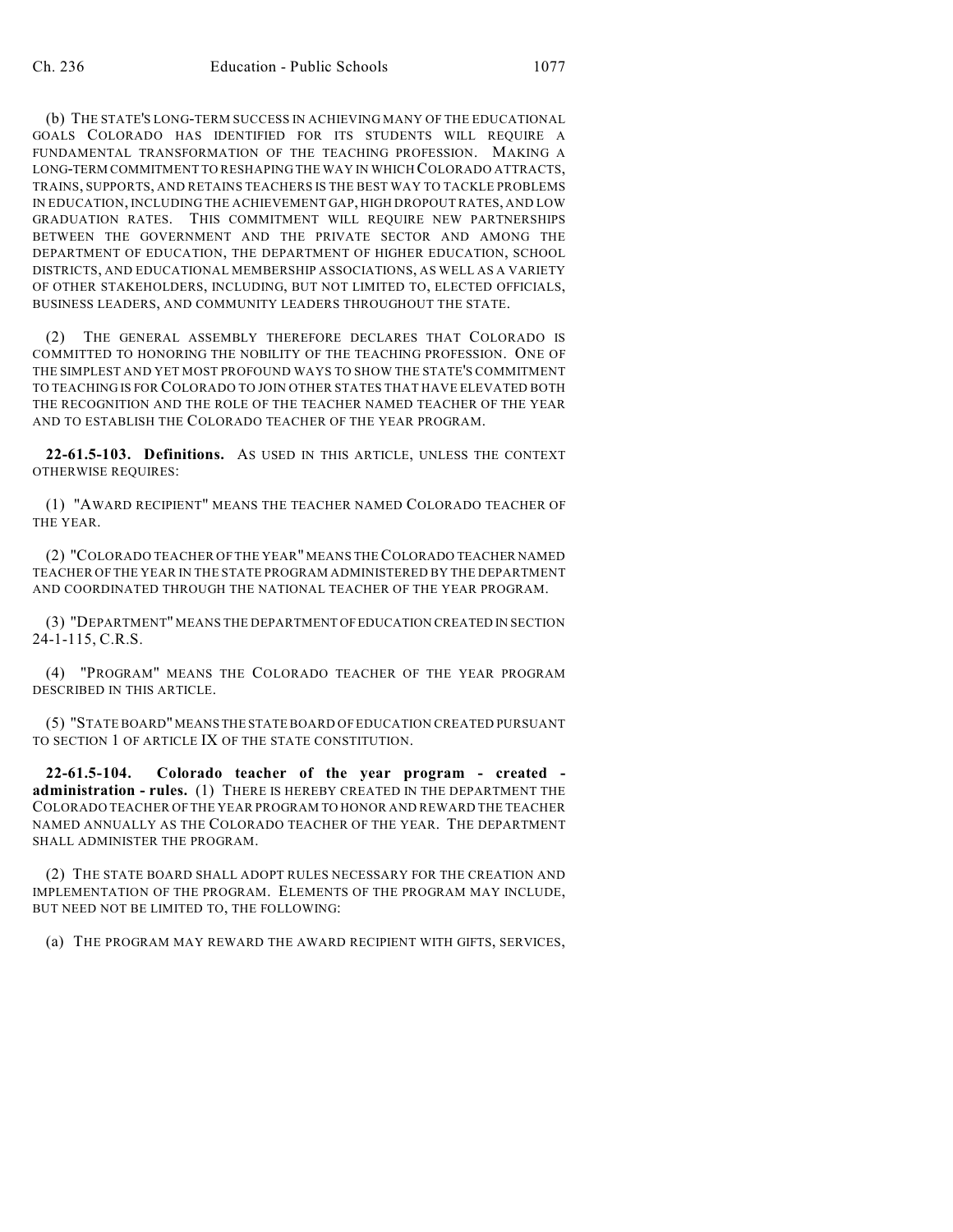AND OPPORTUNITIES THAT MAY INCLUDE, BUT NEED NOT BE LIMITED TO:

(I) A SABBATICAL FROM TEACHING RESPONSIBILITIES THAT INCLUDES MONEYS AWARDED TO THE AWARD RECIPIENT'S EMPLOYER FOR THE PURPOSE OF HIRING A SUBSTITUTE TEACHER DURING THE AWARD RECIPIENT'S SABBATICAL;

(II) A CASH GIFT;

(III) TRAVEL AND LODGING EXPENSES;

(IV) A COMPUTER;

(V) SUPPLIES AND EQUIPMENT FOR THE AWARD RECIPIENT'S CLASSROOM OR SCHOOL; AND

(VI) THE OPPORTUNITY TO RECEIVE ADDITIONAL TRAINING OR EDUCATION.

(b) DURING HIS OR HER TENURE AS COLORADO TEACHER OF THE YEAR, THE AWARD RECIPIENT MAY PARTICIPATE IN ACTIVITIES THAT MAY INCLUDE, BUT NEED NOT BE LIMITED TO:

(I) PARTICIPATING IN LOCAL, REGIONAL, AND NATIONAL EVENTS RELATED TO THE AWARD RECIPIENT'S DESIGNATION AS COLORADO TEACHER OF THE YEAR;

(II) PROMOTING THE TEACHING PROFESSION;

(III) TEACHING BEST PRACTICES TO OTHER TEACHERS;

(IV) TEACHING TEMPORARILY IN OTHER PUBLIC SCHOOLS OR SCHOOL DISTRICTS;

(V) MENTORING STUDENTS IN TEACHER PREPARATION PROGRAMS AND SUPPORTING NEWER TEACHERS IN COLORADO;

(VI) COLLABORATING WITH INSTITUTIONS OF HIGHER EDUCATION IN SCHOLARLY RESEARCH AND TEACHING; AND

(VII) PARTICIPATING IN SPECIAL PROJECTS RELATING TO EDUCATION THAT ARE IMPORTANT TO THE AWARD RECIPIENT.

(3) THE DEPARTMENT MAY COLLABORATE WITH A PRIVATE ENTITY IN IMPLEMENTING THE PROGRAM AND MAY ACCEPT SERVICES AND IN-KIND DONATIONS FROM THE PRIVATE ENTITY.

**22-61.5-105. Colorado teacher of the year fund - created.** (1) (a) THE DEPARTMENT IS AUTHORIZED TO SEEK AND ACCEPT GIFTS, GRANTS, OR DONATIONS FOR THE PURPOSES OF THIS ARTICLE; EXCEPT THAT THE DEPARTMENT MAY NOT ACCEPT A GIFT, GRANT, OR DONATION THAT IS SUBJECT TO CONDITIONS THAT ARE INCONSISTENT WITH THIS ARTICLE OR ANY OTHER LAW OF THE STATE. THE DEPARTMENT SHALL TRANSMIT ALL MONEYS RECEIVED THROUGH GIFTS, GRANTS, OR DONATIONS TO THE STATE TREASURER, WHO SHALL CREDIT THE SAME TO THE COLORADO TEACHER OF THE YEAR FUND, WHICH FUND IS HEREBY CREATED AND